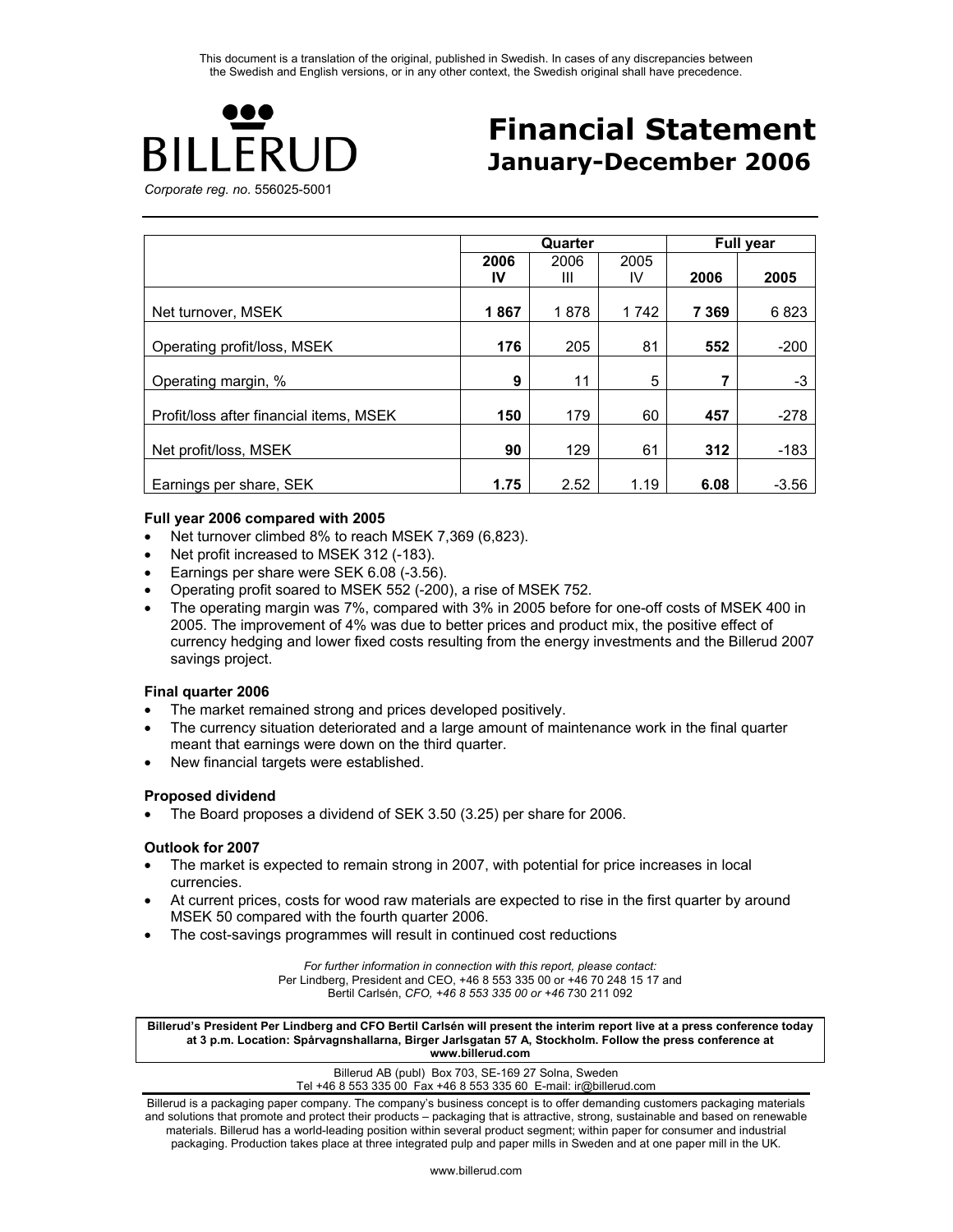## **Billerud Group**

### **Market**

The market for Billerud's products remained strong throughout 2006. Buoyant demand meant that prices could be raised for most of the Group's products. During the year, deliveries totalled 1,364,000 tonnes, up 1% on the previous year. Billerud's total deliveries during the final quarter of 2006 amounted to 339,000 tonnes, virtually unchanged on the third quarter.

Deliveries of packaging paper during the year amounted to 1,050,000 tonnes, virtually unchanged on the previous year. Deliveries of packaging paper in the final quarter amounted to 263,000 tonnes, up 1% on the previous quarter.

Deliveries of market pulp amounted to 314,000 tonnes for the full year, up 5% on 2005. Deliveries of market pulp in the final quarter reached 76,000 tonnes, down 3% on the previous quarter.

### **Sales and results**

#### *Full year*

Net turnover for the full year was MSEK 7,369, up 8% on 2005. The rise was primarily due to higher prices in the sales currency and the positive effects of currency hedging.

The operating profit for the full year was MSEK 552, up MSEK 752 on the previous year. Results in 2005 however included one-off costs of MSEK 400 for structural measures. The improvement excluding this item, therefore, was MSEK 352.

The table below shows a breakdown of the difference in profit, excluding one-off costs, between 2005 and 2006.

| Delivery and production volumes, including product mix   | 65    |  |
|----------------------------------------------------------|-------|--|
| Sales prices (in respective sales currency)              | 364   |  |
| Increased variable costs                                 | -160  |  |
| Lower fixed costs                                        | 53    |  |
| Increased depreciation                                   | $-52$ |  |
| Effects of exchange rate changes, including hedging      | 82    |  |
| Total change in profit (excluding one-off costs in 2005) | 352   |  |

The table shows that increased earnings were mainly due to higher sales prices, positive hedging effects and lower fixed costs. The increase in variable costs mainly comprises higher wood prices (MSEK 49), and higher prices for electricity, gas and chemicals (MSEK 102). The increase in earnings due to changed exchange rates, MSEK 82, includes a negative effect of changes in spot rates of MSEK 244 which was countered by an improvement of MSEK 326 in hedging results. Currency hedging produced a positive result of MSEK 143 in 2006 and a negative result of MSEK 183 in 2005.

Reduced fixed costs are primarily due to cost-cutting measures. The average number of employees was cut by 124.

Net financial items were MSEK -95, up MSEK 17 on 2005.

The profit before tax was MSEK 457. The estimated tax cost was MSEK 145, representing a tax rate of 32%. This high level of tax was because a tax recoverable relating to a deficit in 2006 was not activated. The assessment was made based on uncertainty as to when this receivable can be claimed.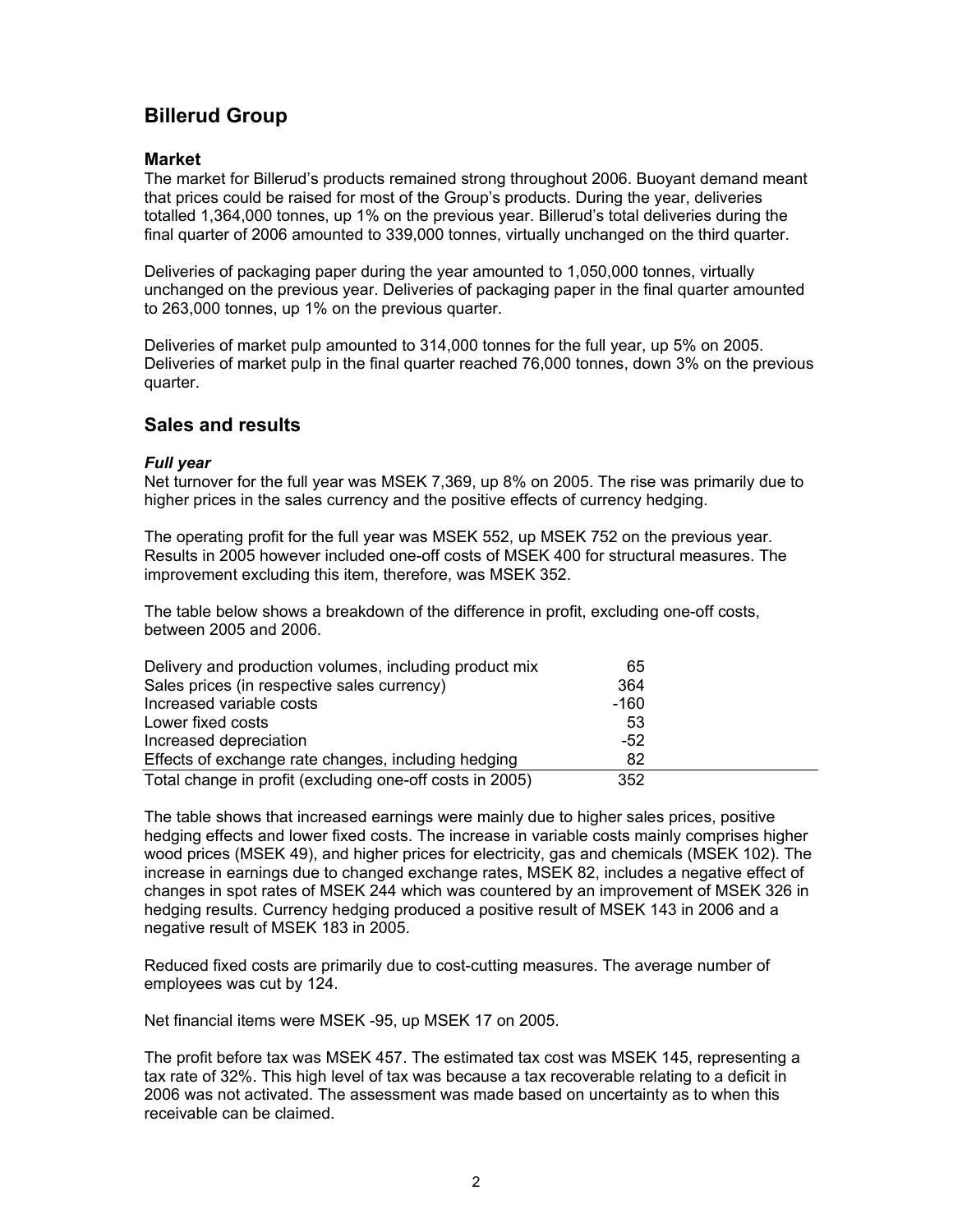The return on shareholders' equity for the period was 12% (-7) and the return on capital employed was 11% (-4). The Board proposes a dividend of SEK 3.50 (3.25) per share.

#### *Final quarter*

Net turnover for the final quarter was MSEK 1,867, up 1% on the previous quarter, and up 7% on the final quarter of 2005.

The operating profit for the final quarter was MSEK 176, down MSEK 29 on the previous quarter due to a weaker currency situation and the high proportion of maintenance activity in the final quarter compared with the third.

Compared with the final quarter of 2005, earnings were up MSEK 95 due to improved prices including currency effects.

Comments on the earnings trends for each business area appear on page 5.

Net financial items were MSEK -26. The tax cost was MSEK 60 (as explained in the section entitled "Full year 2006").

#### **Currency hedging**

In 2006 net flows were hedged at the following rates: EUR/SEK 9.46 (9.19), USD/SEK 7.46 (7.19), GBP/SEK 13.55 (13.12) and DKK/SEK 1.25 (1.23). Currency hedging had an overall positive effect on profits of MSEK 143 (compared with if no hedging had been performed), of which MSEK 69 was in the final quarter. During 2005, currency hedging had a negative effect on earnings of MSEK 183 (of which MSEK -81 in the final quarter). For operating profit per product area, excluding the effect of currency hedging, see page 12.

Billerud's outstanding currency contracts as of 31 December 2006 had a market value of MSEK 64. The share of contracts corresponding to accounts receivable affected results during the final quarter. Other contracts, i.e. outstanding contracts as of 31 December 2006, which did not correspond to accounts receivable, had a market value of MSEK 35.

**Hedged amount of currency flows for EUR, USD and GBP and exchange rate for SEK** 

DKK accounts for just 0.5% of total hedged flows and is therefore not included in the table. The table refers to the situation on December 31, 2006

| <b>Currency</b> |                          | Jan-June<br>2007 | <b>Jul-Dec</b><br>2007 | <b>Total</b> |
|-----------------|--------------------------|------------------|------------------------|--------------|
| <b>EUR</b>      | Proportion of total flow | 78%              | 22%                    | 50%          |
|                 | Rate                     | 9.27             | 9.07                   | 9.23         |
| <b>USD</b>      | Proportion of total flow | 78%              | 23%                    | 50%          |
|                 | Rate                     | 7.05             | 6.91                   | 7.01         |
| <b>GBP</b>      | Proportion of total flow | 80%              | 30%                    | 56%          |
|                 | Rate                     | 13.48            | 13.29                  | 13.44        |

February 2, 2007, Billerud has hedged around 56% of estimated net flows in EUR over 12 months, around 52% of estimated net flows in USD over 12 months, around 56% of estimated net flows in GBP over 12 months and around 51% of estimated net flows in DKK over 12 months.

#### **Investments and capital employed**

Net investment in fixed assets amounted to MSEK 628, of which MSEK 269 was for energy investments as described below, and the remainder, MSEK 359, was for other investments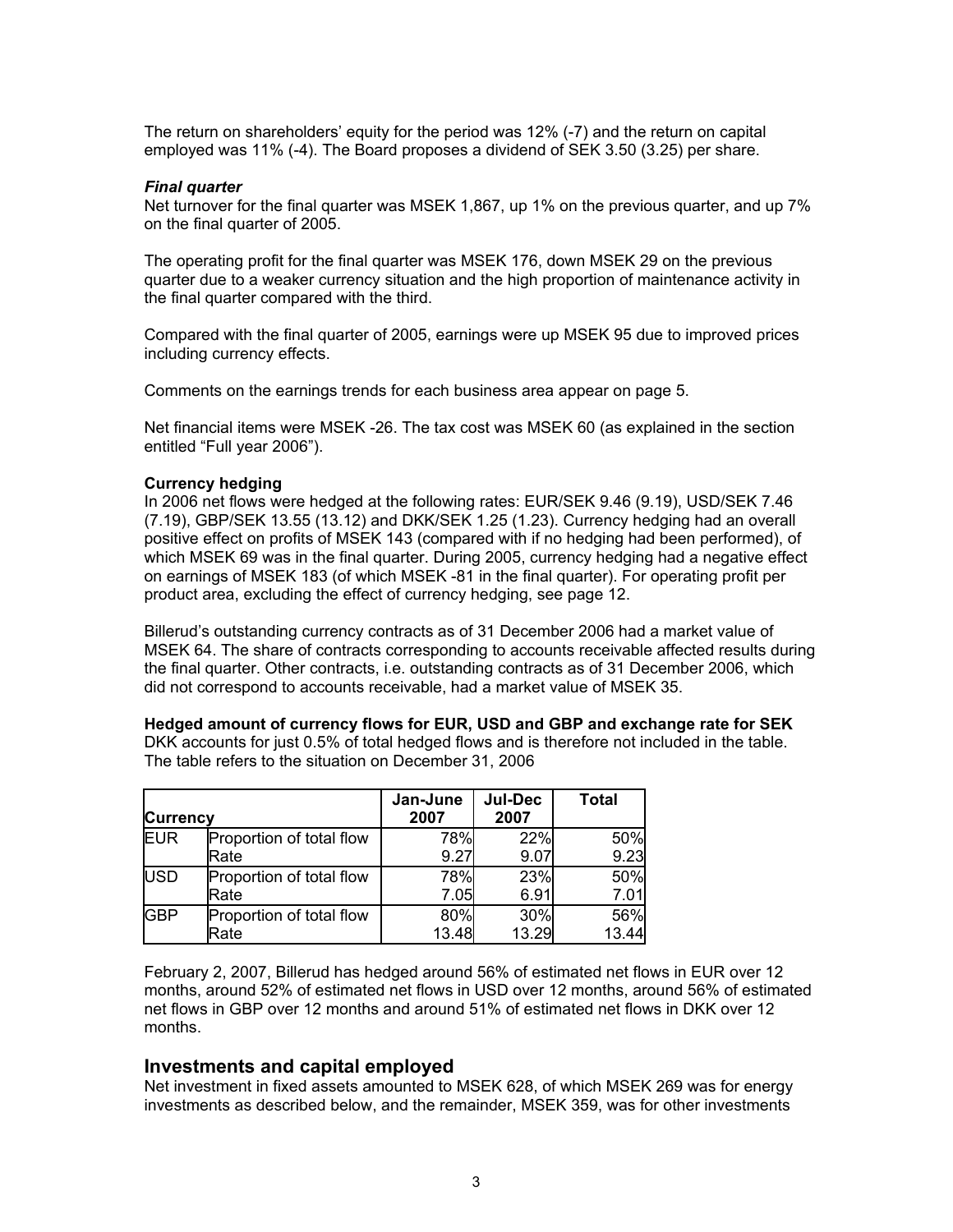including, primarily, a biological treatment plant at Gruvön. Depreciation in 2006 amounted to MSEK 466 (413).

The investment in energy projects includes new turbines for back-pressure and the rebuild of bark boilers at all three Swedish mills and new electricity supply for the Gruvön mill. The total investment sum is MSEK 1,090, of which MSEK 1,053 was spent in 2004-2006. The investments are expected to double the company's generation of electricity and significantly reduce consumption of heating oil. All of the new equipment has now been taken into operation. This project is proceeding according to plan.

Billerud's capital employed amounted to MSEK 5,190 as of 31 December 2006, compared with MSEK 5,029 at the end of 2005.

The return on capital employed over the most recent 12 months was 11%, compared with -4% for the full year in 2005. The return on shareholders' equity after tax was 12%. Discounting the effects of currency hedging, the return on capital employed was 8%.

### **Cash flow and financial position**

Cash flow from current activities in 2006 amounted to MSEK 794, compared with MSEK 413 in 2005. Higher cash flow was mainly due to improved profits.

Current investment is lower than the same period in 2005 as the energy project is coming to an end.

Operating cash flow amounted to MSEK 166, compared with MSEK -656 in 2005. The dividend of SEK 3.25 per share, a total of MSEK 167, was paid out in May. Net debt rose by MSEK 10 in 2006.

On 31 December 2006 interest-bearing net debt amounted to MSEK 2,513, compared with MSEK 2,503 on 31 December 2005. The Group's net debt/equity ratio at the end of the period was 0.94, compared with 0.99 at the end of 2005. The target is between 0.6 and 0.9.

| <b>MSEK</b> (positive figure indicates a reduction in debt) | Jan-Dec<br>2006 | Oct-Dec<br>2006 | July-Sept<br>2006 | Jan-Dec<br>2005 |
|-------------------------------------------------------------|-----------------|-----------------|-------------------|-----------------|
| <b>Current activities</b>                                   | 794             | 209             | 399               | 413             |
| Current net investments, excluding energy<br>projects       | $-359$          | $-104$          | $-78$             | $-399$          |
| Energy project investments                                  | $-269$          | $-52$           | $-24$             | -670            |
| Operating cash flow                                         | 166             | 53              | 297               | $-656$          |
| Dividend                                                    | $-167$          | ۰               |                   | $-334$          |
| Other items not affecting cash flow                         | -9              | -4              | $-10$             | -44             |
| Change in net debt during the period                        | -10             | 49              | 287               | $-1034$         |

#### **Cash flow summary**

#### **Financing**

Interest-bearing loans as of 31 December 2006 amounted to MSEK 2,791. This includes utilisation of MSEK 139 of a syndicated bank loan, utilisation of MSEK 1,682 of bond loans and utilisation of MSEK 943 of Billerud's certificate programme. There is also a convertible debenture with a market value of MSEK 27. The unutilised part of the syndicated bank loan amounted to MSEK 1,661.

In the first half of 2006 Billerud signed a new bond loan worth MSEK 150 with a duration of ten years. The money raised will be used to finance Billerud's investment in energy projects. During October the framework for Billerud's commercial paper program was increased from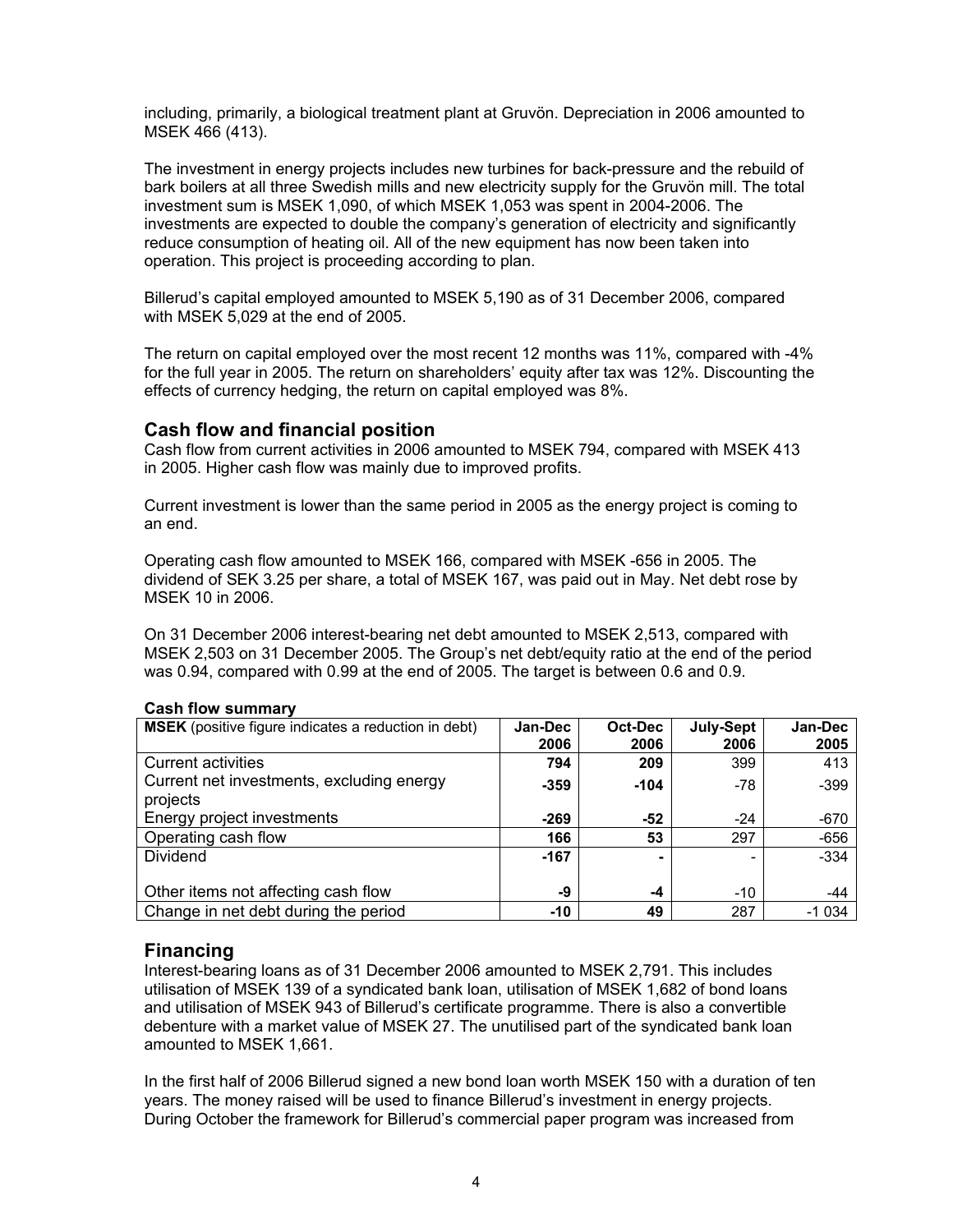MSEK 1,000 to MSEK 1,500. Billerud's existing credit framework covers the current investment programme with a good margin.

### **Personnel**

The average number of employees during 2006 was 2,476, compared with 2,600 in 2005, a reduction of 124 employees. The number of employees on December 31, 2006 was 2,437, compared with 2,641 on December 31, 2006, which is a decrease by 204.

### **Business areas**

Billerud's net turnover and operating profit/loss per business area are reported below. The results of the business areas are reported starting from the first quarter of 2006 and excluding the effects of currency hedging, which are now reported on a separate line.

Following the introduction of a new organisation in March 2006, Billerud will to a greater extent be monitored and controlled operationally from the perspective of the business areas. This applies for sales, operating profit/loss, product development and market investments. Costs are divided among the business areas based on utilisation of plant. With regard to fixed assets and capital investments a division into business areas with the chosen structure is not possible as the business areas are strongly integrated in terms of production. For accounting purposes and with regard to the definition of business segments in IAS 14, the company will continue to conduct its activities in one business segment.

| Net turnover            |                |      |                |            |         |      |                | Operating profit |       |            |        |      |
|-------------------------|----------------|------|----------------|------------|---------|------|----------------|------------------|-------|------------|--------|------|
|                         |                |      |                | Jan-       | Jan-    |      |                |                  |       | Jan-       | Jan-   |      |
|                         | Q <sub>4</sub> | Q3   | $\frac{0}{0}$  | <b>Dec</b> | Dec     | %    | Q <sub>4</sub> | Q <sub>3</sub>   | $\%$  | <b>Dec</b> | Dec    | %    |
|                         |                |      | chan           |            |         | chan |                |                  | chan  |            |        | chan |
| <b>MSEK</b>             | 2006           | 2006 | ge             | 2006       | 2005    | ge   | 2006           | 2006             | ge    | 2006       | 2005   | ge   |
| Packaging &             |                |      |                |            |         |      |                |                  |       |            |        |      |
| <b>Speciality Paper</b> | 908            | 950  | -4             | 3709       | 3751    | -1   | 73             | 118              | $-38$ | 309        | 411    | -25  |
| Packaging Boards        | 552            | 541  | $\overline{2}$ | 2 169      | 2058    | 5    | 51             | 56               | -9    | 156        | 81     | 93   |
| Market Pulp             | 338            | 356  | -5             | 348        | 1 1 9 7 | 13   | 8              | 24               | $-67$ | 12         | $-12$  |      |
| Currency hedging        | 69             | 31   |                | 143        | $-183$  |      | 69             | 31               |       | 143        | $-183$ |      |
| Other and eliminations  |                |      |                |            |         |      | $-25$          | $-24$            |       | -68        | $-497$ |      |
| Group total             | 867            | 878  | $-1$           | 369        | 6823    | 8    | 176            | 205              | $-14$ | 552        | $-200$ |      |

#### **Net turnover and operating profit**

### **Packaging & Speciality Paper**

#### *Final quarter*

The operating profit for the period was MSEK 73. Compared with the previous quarter, profit fell by MSEK 45 or 38%, mainly due to the weaker currency situation and higher production and maintenance costs in the final quarter. Prices in local currencies increased by around 1% on the previous quarter.

The operating margin was 8%, compared with 12% in the third quarter.

### *January-December*

Compared with the previous year, the operating profit fell by MSEK 102, or 25%, to MSEK 309, mainly due to higher energy and wood prices that were not fully countered by higher prices, and a negative currency situation. Despite good demand, the competitive situation has only permitted limited price increases. Prices in local currencies climbed by around 3% during the year.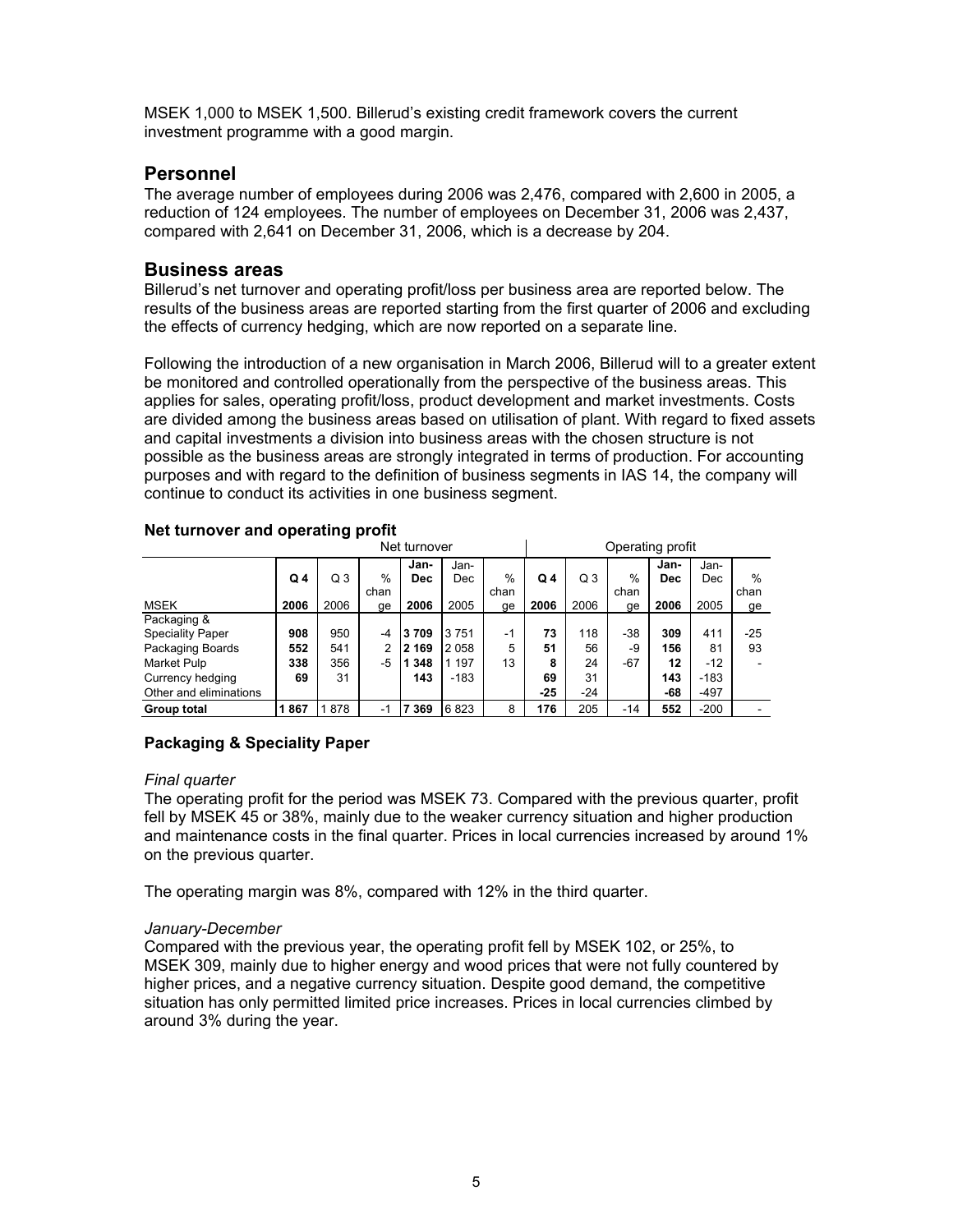#### *Market development*

The market for sack paper, especially brown sack paper, remained strong. One explanation for this is the capacity reductions expected on the market in 2007. Price rises for sack paper and specialist medical paper were announced in the final quarter, which is expected to make an impact at the start of 2007. Other products are experiencing varied, but good, demand.

At the start of 2007 price rises of 4-8% were announced for kraft paper (MG/MF). Further increases are expected during the year.

#### **Packaging Boards**

#### *Final quarter*

The operating profit was MSEK 51. Compared with the third quarter, profit fell by MSEK 5, or 9%, mainly due to higher fixed costs and a worse currency situation in the final quarter that more than matched positive price trends in local currencies. The operating margin fell to 9% compared with 10% in the third quarter.

#### *January-December*

Compared with 2005, the operating profit increased by MSEK 75, or 93%, to MSEK 156, mainly due to higher prices in local sales currencies. Prices in local currency climbed by 13% during the year.

#### *Market development*

Capacity reductions on the market for S/C fluting have meant that Billerud's order books are strong. The combination of good demand in Europe and the launch of New Billerud Flute® meant an improved product mix for the year.

The introduction of the next generation of S/C fluting, New Billerud Flute®, continues. The new quality is the strongest fluting on the market, with a 20% improvement in technical values and better runnability. 65% of existing customers have chosen to upgrade to New Billerud Flute®. The price of New Billerud Flute® is around 10% higher than Billerud Flute®.

At the start of 2007 price increases of EUR 40 per tonne were announced for Billerud's fluting and liner.

#### **Market Pulp**

#### *Final quarter*

The operating profit was MSEK 8. Compared with the previous quarter, operating profit fell by MSEK 16, mainly due to a weaker exchange rate for USD. The volumes were somewhat lower than the previous quarter.

#### *January-December*

The operating profit increased by MSEK 24, compared with 2005. Higher costs and a weaker USD rate were offset by increased volumes and improved prices.

#### *Market development*

Demand is expected to remain good on the pulp market in the coming quarter. At the start of 2006 the price of long fibre sulphate pulp was USD 600 per tonne. It rose to reach around USD 730 per tonne during the final quarter. Pulp prices, as denominated in USD, are expected to rise further during 2007. Price rises to USD 760 have been announced for January 2007.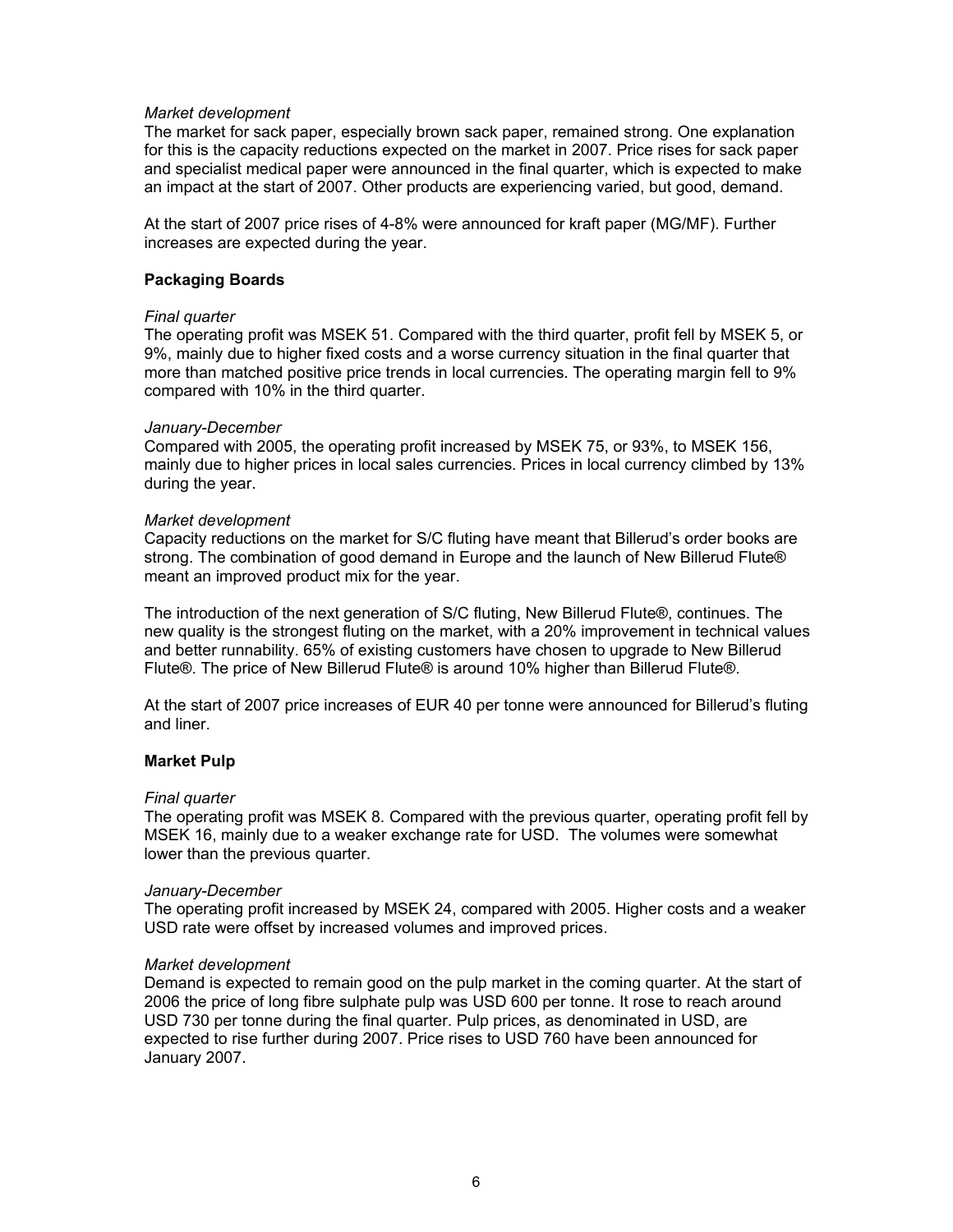### **Parent company**

Billerud AB includes the Gruvön mill, the sales organisation for the Nordic markets and markets outside Europe, and head office staffs.

Net sales in 2006 reached MSEK 3,287 (2,955). The profit after financial items was MSEK 191 (-326). Earnings were affected by a write down of shares in subsidiaries of MSEK 30 (20). The dissolution of a structural reserve had a positive effect of MSEK 31 on earnings. This structural reserve is linked to the Billerud 2007 project and the dissolution of the reserve was due to an adjustment of the parent company's estimated remaining costs. The parent company hedges the net currency flows of both the parent company and Group. Earnings for the parent company include the positive results of hedging that also includes currency flows in other parts of the Group. This result amounts to around MSEK 70. Investment in fixed assets, excluding shares, amounted to MSEK 305 (523). The average number of employees was 1,133 (1,173). Liquid funds and current investments totalled MSEK 265 (100).

### **Cost reduction measures**

### **Energy**

Since the autumn 2004 Billerud has been implementing measures to increase its own energy production and thus reduce energy costs. The investment in energy projects includes new steam turbines for back-pressure and the rebuild of bark boilers at all three Swedish mills and new electricity supply for the Gruvön mill. The total investment sum is MSEK 1,090. The bark boilers were taken into operation at the end of 2005. During the end of the second quarter of 2006, two of the three steam turbines were taken into operation. The third turbine was taken into operation in the final quarter. Some optimisation of electricity generation remains to be performed, but the majority of the project has now been completed. Among other benefits, Billerud's self-sufficiency in electricity has risen from 30% to 60% and Billerud is now generating around 1 TWh of electricity from its own production processes.

Annual savings before depreciation from the projects, compared with no investment, are in excess of the target of MSEK 250. In addition to the implemented measures, Billerud's energy costs are affected by the market prices of the utilised energy type (electricity, biofuel, oil), and by prices for green electricity certificates and emission rights.

The effects of the energy projects on Billerud's energy costs for 2007 compared with 2006 are expected to produce savings of around MSEK 90 at current prices. The prices for around one half of Billerud's 12-month requirements for external electricity are hedged. The projects have increased depreciation by around MSEK 50 per year, which will reach full effect during 2007.

### **Organisation**

On 8 June 2005 the Board decided to implement a programme of changes to Billerud's organisation. This will include a reduction of 450 full-time jobs compared with the existing organisation. The proposed staff changes affect all four of the Group's mills; Gruvön, Karlsborg and Skärblacka in Sweden and Beetham in the UK. Staff reductions will be achieved primarily through early retirement.

The programme will reduce annual costs by at least MSEK 250 compared with cost levels in 2004. Implementation started in 2005, and is proceeding according to plan. The programme for Skärblacka and Karlsborg was completed at the end of 2006. At Gruvön and Beetham completion of the programme is being postponed to the end of 2007. The full effect on earnings should be noted in the final quarter of 2007.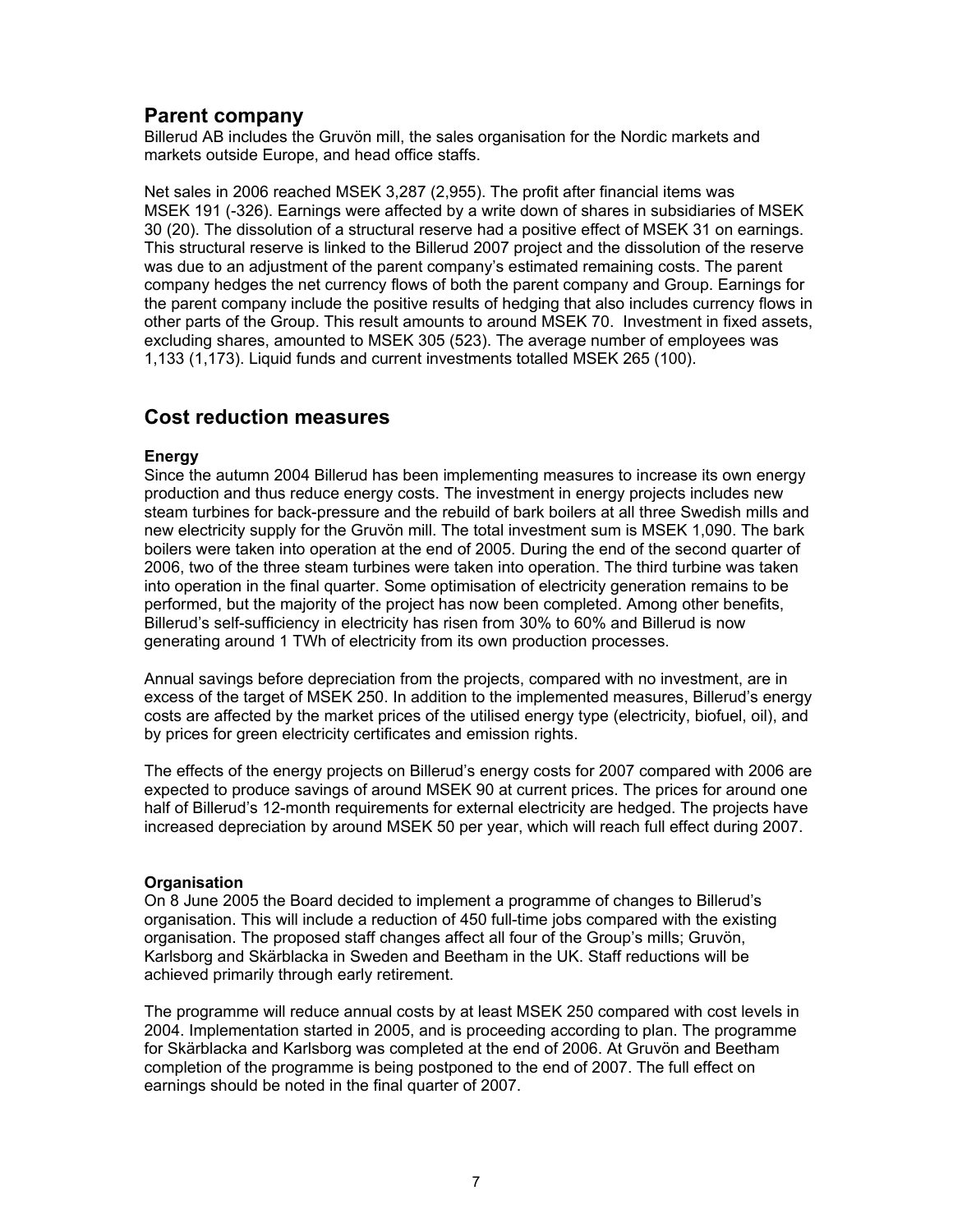### **The Billerud share**

The share capital on 29 December 2006 amounted to SEK 665,995,260 distributed among 53,279,620 shares.

A convertible programme for Billerud employees in Sweden was carried out in May and June of 2002. The conversion rate is SEK 114 and the redemption period runs up to 20 June 2007. At full conversion the total number of shares would increase by 268,047, which represents a dilution of 0.5% of shares on the market. Up to 29 December 2006 26,622 convertibles had been converted into shares.

No share buy-backs have been carried out in 2005 or 2006.

As of 29 December 2006 the distribution of shares was as follows:

| Registered amount of shares                     | 53 279 620 |
|-------------------------------------------------|------------|
| Bought-back shares in company ownership         | $-1910000$ |
| Shares on the market                            | 51 369 620 |
| Convertible debenture loan (on full conversion) | 241 425    |
| Shares on the market (after full conversion)    | 51 611 045 |

### **Largest shareholders**

Billerud's ten largest shareholders according to the register of VPC (the Swedish Securities Register Centre) and Sanderson Asset Management as of 29 December 2006 (excluding shares owned by the company itself):

| Owner                              | No. of shares (million)<br>(shares = votes) | <b>Proportion of</b><br>shares on market, % |
|------------------------------------|---------------------------------------------|---------------------------------------------|
| Frapag Vermögensverwaltung GmbH    | 9.1                                         | 17.7                                        |
| Sanderson Asset Management         | 3.0                                         | 5.8                                         |
| SEB Funds/SEB Trygg Liv/Securities | 2.0                                         | 3.8                                         |
| <b>DFA</b>                         | 0.8                                         | 1.6                                         |
| <b>Robur Funds</b>                 | 0.8                                         | 1.5                                         |
| Enter Funds                        | 0.8                                         | 1.5                                         |
| Morgan Stanley                     | 0.5                                         | 1.1                                         |
| Prior & Nilsson Funds              | 0.5                                         | 1.0                                         |
| Sis Segaintersettle                | 0.5                                         | 1.0                                         |
| <b>BNY GCM</b>                     | 0.5                                         | 1.0                                         |

### **Annual General Meeting, dividend, etc.**

Billerud AB's Annual General Meeting will take place on Thursday 3 May 2007 at 4 p.m. in Aula Magna at Stockholm University. Notification will be published in the Swedish national press four weeks before the meeting at the latest. The annual report will be distributed in April and will be made available at the company's head office.

Billerud's Board proposes a dividend of SEK 3.50 for 2006 (3.25).

It is proposed that the record date for the right to receive the dividend be 8 May 2007. Payment via VPC would take place on 11 May 2007.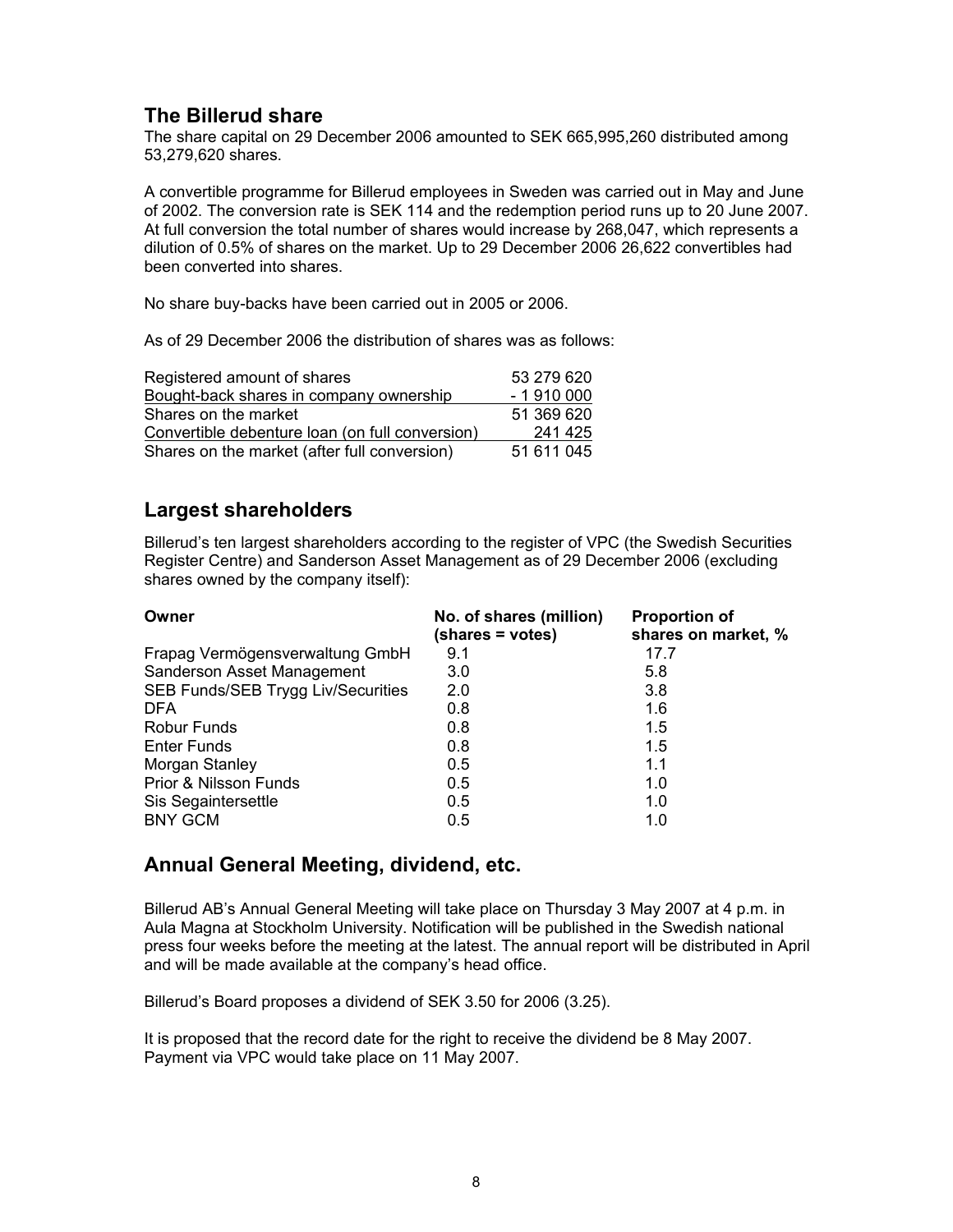### **Outlook**

The market is expected to remain firm in 2007, with potential for price increases in local currencies.

Supplies of raw materials encountered difficulties at the start of 2007. At current prices, costs for wood raw materials are expected to increase by around MSEK 50 in the first quarter 2007 compared with the fourth quarter 2006.

The cost-savings programmes will result in continued cost reductions.

Stockholm, Sweden 13 February 2007 Billerud AB (publ)

*The Board of Directors* 

#### **Interim reports 2007**

| First quarter 2007  | 3 May 2007       |
|---------------------|------------------|
| Second quarter 2007 | 26 July 2007     |
| Third quarter 2007  | 14 November 2007 |

The Annual General Meeting will be held on 3 May 2007 at Aula Magna, Stockholms universitet, Frescati, Stockholm, Sweden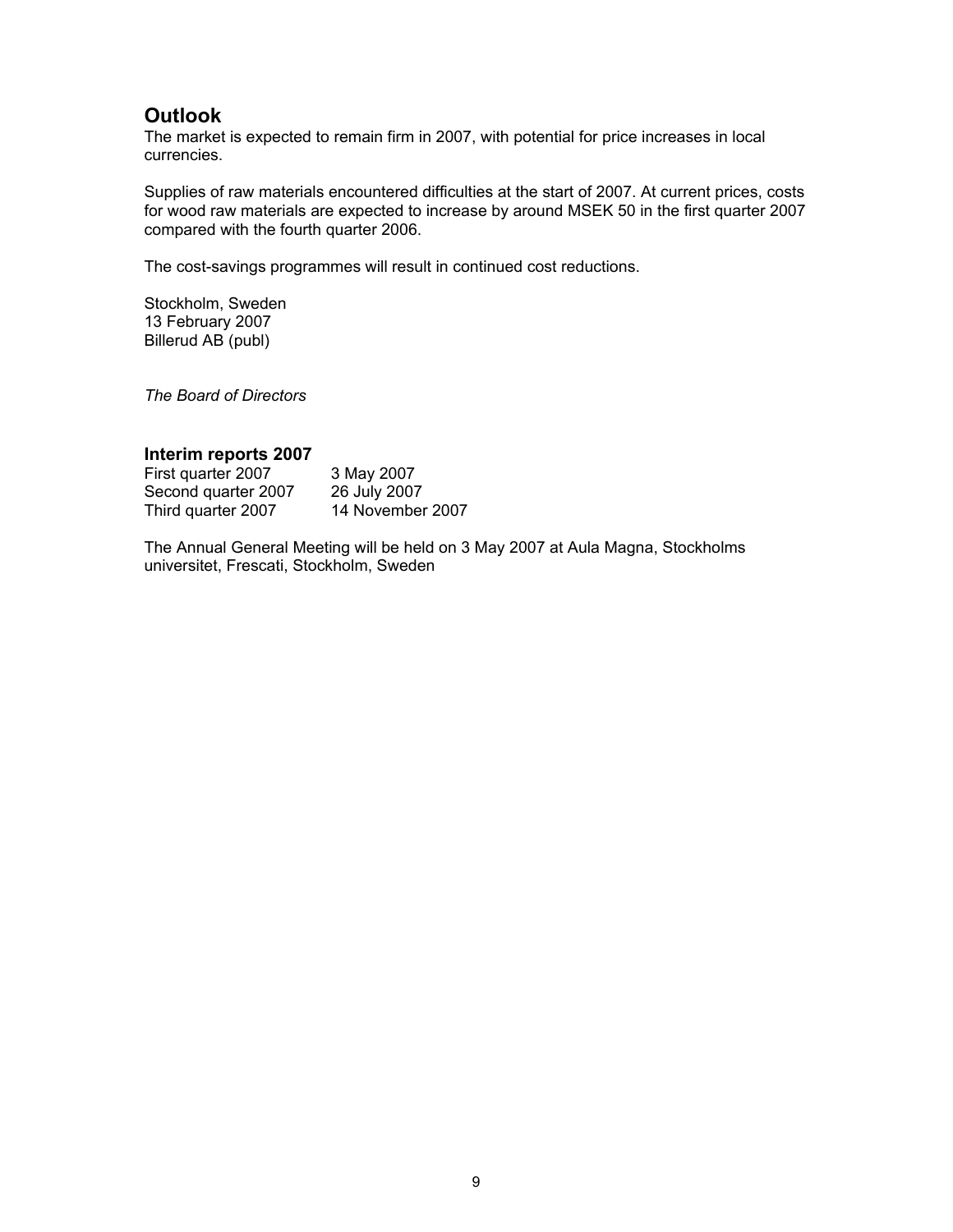### **Billerud Group Supplement 1**

#### **Accounting principles**

The accounts are prepared in accordance with IAS 34 Interim reports and RR 31 Group Interim Reports. Concerning IAS 14 Segment reporting, see the comments on the business areas on page 5 of this report. The same accounting principles used in the most recent annual report have been used in this interim report. For definitions of key figures see the 2005 Annual Report pages 53-60 and page 90.

| <b>Profit and Loss Account</b>                                     |              |              |         |                | 3 months |                |         |                | <b>Full years</b> |            |              |  |
|--------------------------------------------------------------------|--------------|--------------|---------|----------------|----------|----------------|---------|----------------|-------------------|------------|--------------|--|
|                                                                    | Oct-Dec      | July-        |         | Apr-June       |          | Jan-           | Oct-Dec |                | Jan-Dec           |            | Jan-Dec      |  |
|                                                                    |              | Sept         |         |                |          | March          |         |                |                   |            |              |  |
| MSEK                                                               | 2006<br>1867 | 2006<br>1878 |         | 2006<br>1839   |          | 2006<br>1785   |         | 2005<br>1742   | 2006<br>7 3 6 9   |            | 2005<br>6823 |  |
| Net turnover<br>Other income                                       | 3            | 1            |         | 3              |          | 8              |         | 2              |                   | 15         | 10           |  |
| <b>Operating income</b>                                            | 1870         | 1879         |         | 1842           |          | 1793           |         | 1744           | 7 3 8 4           |            | 6833         |  |
|                                                                    |              |              |         |                |          |                |         |                |                   |            |              |  |
| Raw materials and consumables                                      | -796         | $-778$       |         | -778           |          | $-762$         |         | $-812$         | $-3114$           |            | $-2982$      |  |
| Change in stock                                                    | 43           | 1            |         | -8             |          | -8             |         | 49             |                   | 28         | $-21$        |  |
| Other external expenses                                            | -495         | $-476$       |         | $-480$         |          | $-523$         |         | $-459$         | $-1974$           |            | $-1897$      |  |
| Staff expenses*                                                    | $-326$       | $-303$       |         | $-355$         |          | $-322$         |         | $-337$         | $-1306$           |            | $-1720$      |  |
| Depreciation                                                       | $-120$       | $-118$       |         | $-114$         |          | $-114$         |         | $-104$         | -466              |            | $-413$       |  |
| <b>Profit share from associated</b><br>companies                   | 0            | 0            |         | 0              |          | 0              |         | 0              |                   | 0          | 0            |  |
| <b>Operating expenses</b>                                          | - 1694       | $-1674$      |         | $-1735$        |          | $-1729$        |         | $-1663$        | $-6832$           |            | $-7033$      |  |
| <b>Operating profit</b>                                            | 176          | 205          |         | 107            |          | 64             |         | 81             |                   | 552        | $-200$       |  |
| Financial items                                                    | $-26$        | $-26$        |         | $-22$          |          | $-21$          |         | $-21$          |                   | -95        | -78          |  |
| <b>Profit after financial items</b>                                | 150          | 179          |         | 85             |          | 43             |         | 60             | 457               |            | -278         |  |
| Tax                                                                | $-60$        | $-50$        |         | $-24$          |          | $-11$          |         | 1              | $-145$            |            | 95           |  |
| Net profit for the period                                          | 90           | 129          |         | 61             |          | 32             |         | 61             | 312               |            | $-183$       |  |
| * For the full year 2005 non-recurrent                             |              |              |         |                |          |                |         |                |                   |            |              |  |
| costs of MSEK 400 is included                                      |              |              |         |                |          |                |         |                |                   |            |              |  |
|                                                                    |              |              |         |                |          |                |         |                |                   |            |              |  |
| Earnings per share, SEK                                            | 1.75         | 2.52         |         | 1.18           |          | 0.63           |         | 1.19           | 6.08              |            | $-3.56$      |  |
| Earnings per share after full<br>conversion, SEK                   | 1.75         | 2.51         |         | 1.18           |          | 0.63           |         | 1.19           | 6.07              |            | $-3.56$      |  |
|                                                                    |              |              |         |                |          |                |         |                |                   |            |              |  |
| <b>Balance Sheet</b>                                               |              | 31 Dec       |         | 30 Sept        |          | 30 June        |         | 31 March       |                   | 31 Dec     |              |  |
| <b>MSEK</b>                                                        |              | 2006         |         | 2006           |          | 2006           |         | 2006           |                   | 2005       |              |  |
| <b>Fixed assets</b>                                                |              | 5 5 3 9      |         | 5476           |          | 5489           |         | 5440           |                   | 5 3 5 0    |              |  |
| Stocks                                                             |              | 727          |         | 730            |          | 734            |         | 726            |                   | 739        |              |  |
| Accounts receivable                                                |              | 1 2 0 1      |         | 1 2 2 7        |          | 1 2 3 6        |         | 1 2 0 4        |                   | 1 2 0 4    |              |  |
| Other current assets                                               |              | 283<br>443   |         | 317            |          | 309            |         | 274            |                   | 282<br>182 |              |  |
| Cash, bank balances and short-term inv.<br><b>Total assets</b>     |              | 8193         |         | 641<br>8 3 9 1 |          | 445<br>8 2 1 3 |         | 484<br>8 1 2 8 |                   | 7757       |              |  |
|                                                                    |              |              |         |                |          |                |         |                |                   |            |              |  |
| Shareholders' equity                                               |              | 2678         |         | 2618           |          | 2 5 0 1        |         | 2 5 9 8        |                   | 2526       |              |  |
| Interest-bearing liabilities                                       |              | 2791         |         | 3043           |          | 3 1 3 9        |         | 2821           |                   | 2 5 3 2    |              |  |
| Interest-bearing provisions, pensions                              |              | 164          |         | 159            |          | 155            |         | 155            |                   | 153        |              |  |
| Non-interest-bearing provisions                                    |              | 148          |         | 179            |          | 238            |         | 299            |                   | 346        |              |  |
| Deferred tax liabilities                                           |              | 1 2 2 5      |         | 1 1 2 0        |          | 1 1 1 0        |         | 1 1 0 7        |                   | 1 0 8 1    |              |  |
| Accounts payable                                                   |              | 591          |         | 653            |          | 499            |         | 586            |                   | 555        |              |  |
| Other, non-interest-bearing liabilities                            |              | 596          |         | 619            |          | 571            |         | 562            |                   | 564        |              |  |
| Total shareholders' equity, provisions and<br>liabilities          |              | 8 1 9 3      |         | 8 3 9 1        |          | 8 2 1 3        |         | 8 1 2 8        |                   | 7757       |              |  |
|                                                                    |              |              |         |                |          |                |         |                |                   |            | Full         |  |
| Specification of change in equity                                  |              | Jan-Dec      |         | Jan-Sept       |          | Jan-Jun        |         | Jan-March      |                   | year       |              |  |
| <b>MSEK</b>                                                        |              |              | 2006    |                | 2006     |                | 2006    |                | 2006              | 2005       |              |  |
| Opening equity                                                     |              |              | 2 5 2 6 |                | 2 5 2 6  | 2526           |         |                | 2 5 2 6           | 3037       |              |  |
| Adjustment for new accounting principles, IAS 39                   |              |              |         |                |          |                |         |                |                   |            | 43           |  |
| Adjusted opening equity according to IFRS                          |              |              | 2 5 2 6 |                | 2 5 2 6  |                | 2 5 2 6 |                | 2 5 2 6           | 3 0 8 0    |              |  |
|                                                                    |              |              |         |                |          |                |         |                |                   |            |              |  |
| Profit/loss for the period                                         |              |              | 312     |                | 222      |                | 93      |                | 32                | $-183$     |              |  |
| Market value of financial instruments in accordance<br>with IAS 39 |              |              | 6       |                | 35       |                | 48      |                | 40                |            | -41          |  |
| Dividend                                                           |              |              | $-167$  |                | $-167$   |                | $-167$  |                |                   | $-334$     |              |  |
| New share issue via conversion                                     |              |              | 3       |                | 2        |                | 1       |                |                   |            |              |  |
| Translation difference in shareholders' equity                     |              |              | $-2$    |                |          |                |         |                |                   |            | 4            |  |
| <b>Closing equity</b>                                              |              | 2678         |         |                | 2 6 18   | 2 5 0 1        |         |                | 2 5 9 8           | 2 5 2 6    |              |  |
|                                                                    |              |              |         |                |          |                |         |                |                   |            |              |  |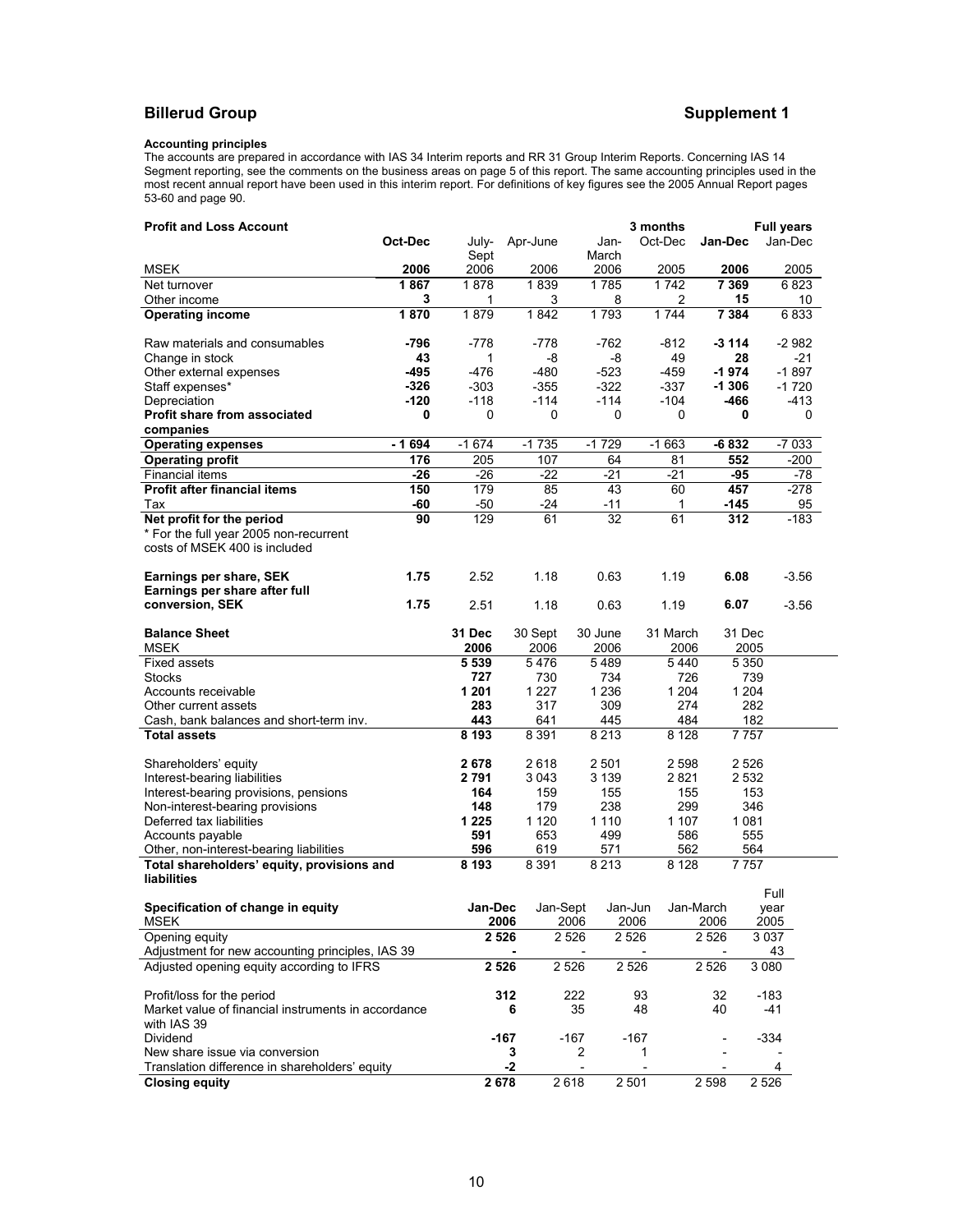| <b>Cash Flow Statement</b>                    | Oct-Dec | Oct-Dec | Jan-Dec | Full year |
|-----------------------------------------------|---------|---------|---------|-----------|
| MSEK                                          | 2006    | 2005    | 2006    | 2005      |
| Operating surplus, etc 1)                     | 266     | 172     | 824     | 555       |
| Change in working capital, etc.               | -82     | $-215$  | 42      | -44       |
| Net financial items, taxes, etc.              | 47      | $-10$   | -50     | -98       |
| Cash flow from operating activities           | 231     | $-53$   | 816     | 413       |
|                                               |         |         |         |           |
| Investment in fixed assets                    | -179    | -336    | -665    | -1 075    |
| Sale of fixed assets                          | 1       | 5       | 15      | 6         |
| Cash flow from operating activities           | -178    | -331    | -650    | $-1069$   |
|                                               |         |         |         |           |
| Change in interest-bearing debt               | $-249$  | -31     | 264     | 790       |
| <b>Dividend</b>                               |         |         | -167    | -334      |
| Cash flow from financing activities           | $-249$  | -31     | 97      | 456       |
| Total cash flow (= change in liquid assets)   | $-196$  | $-415$  | 263     | $-200$    |
|                                               |         |         |         |           |
| Liquid assets at the beginning of the period  | 641     | 597     | 182     | 378       |
| <b>Translation difference in liquid funds</b> | -2      |         | -2      | 4         |
| Liquid assets at the end of the period        | 443     | 182     | 443     | 182       |

1) The amount for January-December 2006 includes an operating profit of MSEK 552, returned depreciation of MSEK 466, payment of structural costs of MSEK -197 and other items of MSEK 3.

The amount for the period January-December 2005 includes the operating loss of MSEK 200, returned depreciation of MSEK 413, returned allocations for structural measures of MSEK 333, an increase in pension liabilities of MSEK 20 and other items of MSEK -11.

| <b>Key figures</b>                                                                                                                                                                                                                                                              | Jan-Dec<br>2006                                     | Jan-Sept<br>2006                                     | Jan-June<br>2006                                       | Jan-<br>March<br>2006                                  | Full year<br>2005                                         |
|---------------------------------------------------------------------------------------------------------------------------------------------------------------------------------------------------------------------------------------------------------------------------------|-----------------------------------------------------|------------------------------------------------------|--------------------------------------------------------|--------------------------------------------------------|-----------------------------------------------------------|
| Margins                                                                                                                                                                                                                                                                         |                                                     |                                                      |                                                        |                                                        |                                                           |
| Gross margin, %<br>Operating margin, %                                                                                                                                                                                                                                          | 14<br>7                                             | 13<br>7                                              | 11<br>5                                                | 10<br>4                                                | 3<br>$-3$                                                 |
| Return (rolling 12 months)<br>Return on capital employed, %<br>Return on equity, %<br>Return on equity after full conversion, %                                                                                                                                                 | 11<br>12<br>12                                      | 9<br>11<br>11                                        | $-2$<br>$-5$<br>$-5$                                   | $-4$<br>$-7$<br>$-7$                                   | -4<br>$-7$<br>$-7$                                        |
| Capital structure at end of period<br>Capital employed, MSEK<br>Shareholders' equity, MSEK<br>Interest-bearing net debt, MSEK<br>Net debt/equity ratio, times<br>Net debt/equity ratio after full conversion, times<br>Equity ratio, %<br>Equity ratio after full conversion, % | 5 1 9 0<br>2678<br>2513<br>0.94<br>0.92<br>33<br>33 | 5 180<br>2618<br>2 5 6 2<br>0.98<br>0.96<br>31<br>32 | 5 3 5 1<br>2 5 0 1<br>2849<br>1.14<br>1.11<br>30<br>31 | 5 0 9 0<br>2 5 9 8<br>2492<br>0.96<br>0.94<br>32<br>32 | 5 0 2 9<br>2 5 2 6<br>2 5 0 3<br>0.99<br>0.97<br>33<br>33 |
| Per share<br>Earnings per share, SEK<br>Average no. of shares, '000<br>Earnings per share after full conversion, SEK<br>Average no. of shares, '000                                                                                                                             | 6.08<br>51 351<br>6.07<br>51 611                    | 4.33<br>51 349<br>4.32<br>51 611                     | 1.81<br>51 345<br>1.81<br>51 611                       | 0.63<br>51 343<br>0.63<br>51 611                       | $-3.56$<br>51 343<br>$-3.56$<br>51 611                    |
| Per share at end of period<br>Equity per share, SEK<br>No. of shares, '000<br>Equity per share after full conversion, SEK<br>No. of shares, '000                                                                                                                                | 52.12<br>51 370<br>52.41<br>51 611                  | 50.97<br>51 357<br>51.27<br>51 611                   | 48.70<br>51 354<br>49.02<br>51 611                     | 50.61<br>51 343<br>50.92<br>51 611                     | 49.20<br>51 343<br>49.52<br>51 611                        |
| Gross investments, MSEK                                                                                                                                                                                                                                                         | 643                                                 | 486                                                  | 384                                                    | 218                                                    | 1075                                                      |
| Average number of employees                                                                                                                                                                                                                                                     | 2476                                                | 2475                                                 | 2 5 2 3                                                | 2477                                                   | 2 600                                                     |